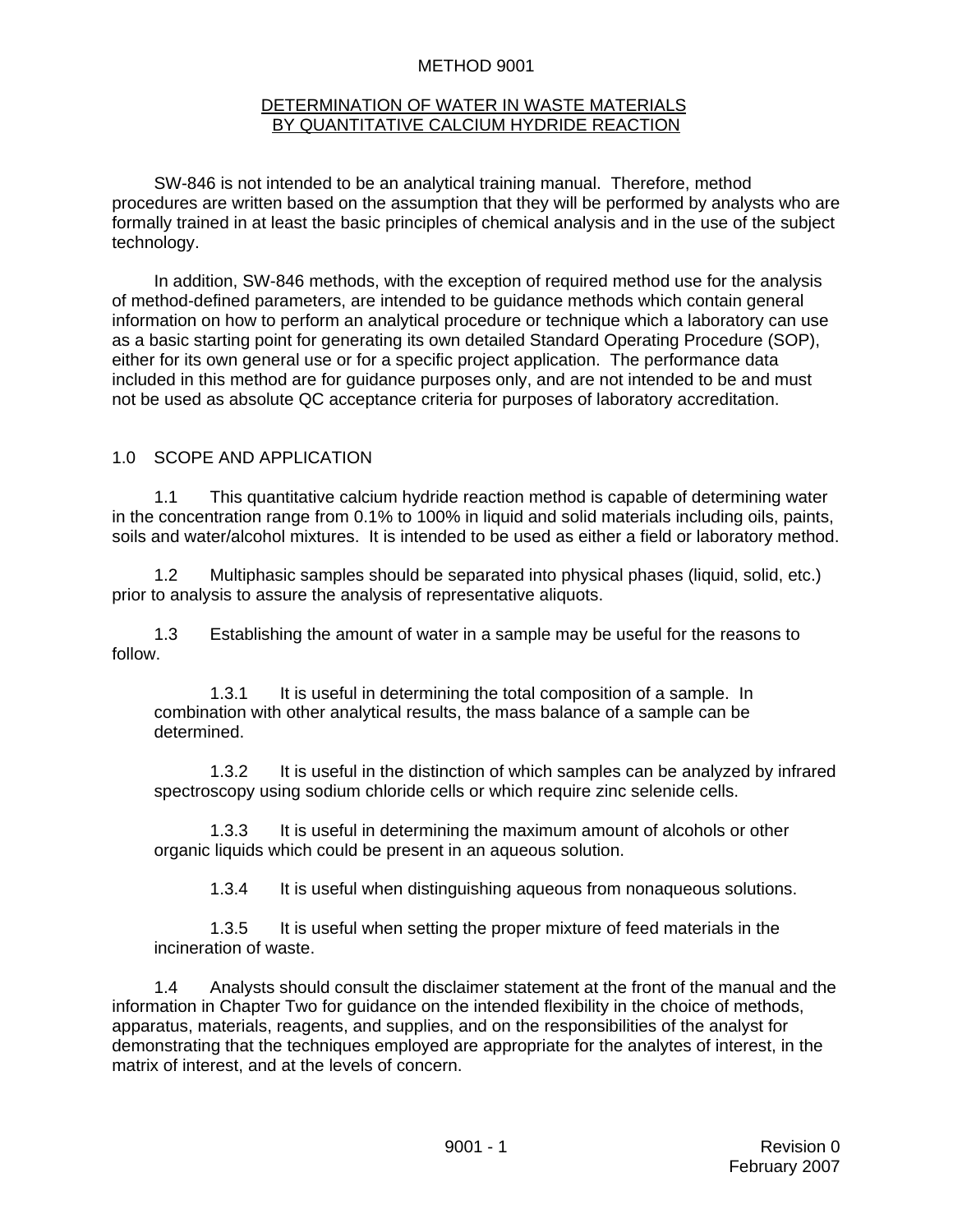In addition, analysts and data users are advised that, except where explicitly specified in a regulation, the use of SW-846 methods is *not* mandatory in response to Federal testing requirements. The information contained in this method is provided by EPA as guidance to be used by the analyst and the regulated community in making judgments necessary to generate results that meet the data quality objectives for the intended application.

1.5 Use of this method is restricted to use by, or under supervision of, properly experienced and trained personnel. Each analyst must demonstrate the ability to generate acceptable results with this method.

### 2.0 SUMMARY OF METHOD

2.1 A sample of the material to be tested is treated with a specially formulated calcium hydride reagent which reacts with water in the sample to liberate hydrogen gas as shown below:

 $CaH<sub>2</sub> + 2H<sub>2</sub>0 \t6 Ca(OH)<sub>2</sub> + 2H<sub>2</sub> 8$ 

2.2 The reaction is carried out in a sealed pressure vessel and the resulting pressure is then measured using a specially designed meter. The results are displayed directly in weight or volume percent, depending on the sampling method used.

2.3 The reaction is quantitative, measuring all water present in the sample over the range of 0.1 to 100%.

### 3.0 DEFINITIONS

Refer to Chapter One, Chapter Three, and the manufacturer's instructions for definitions that may be relevant to this procedure.

### 4.0 INTERFERENCES

4.1 This method has no known positive interferences. Tests conducted on 20% (w/w) solutions of the compounds listed below using twice the normal sample size produced no response. The compounds listed below are representative of substances either known to react with calcium hydride and/or which are likely to be present in materials to be tested using this method.

> Ethanol Methanol Acetone Methyl ethyl ketone **Tetrahydrofuran** Diethylene glycol dimethyl ether Ethylene glycol Diethylene glycol Dipropylene glycol Stearic acid 2-Ethyl hexanoic acid Lead oxide (II and III) Aluminum oxide (Brockman I)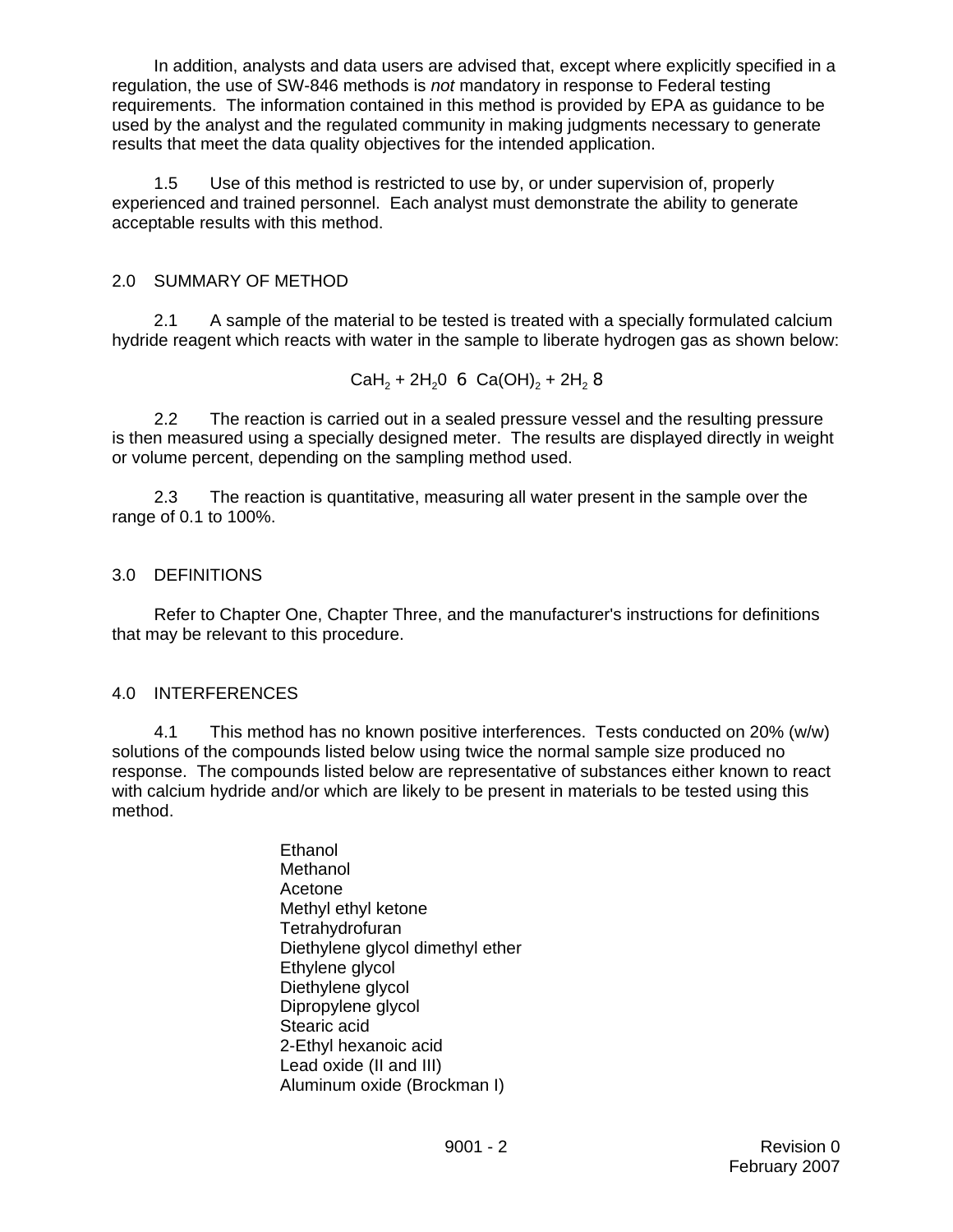4.2 Nitric acid reacts with calcium hydroxide to form calcium nitrate tetra-hydrate crystals, which trap water in the acid before it can react with calcium hydride. This reaction may yield results as much as 80% lower than the actual water content. This interference is only significant when determining the water content of concentrated nitric acid mixtures.

# 5.0 SAFETY

5.1 This method does not address all safety issues associated with its use. The laboratory is responsible for maintaining a safe work environment and a current awareness file of OSHA regulations regarding the safe handling of the chemicals listed in this method. A reference file of material safety data sheets (MSDSs) should be available to all personnel involved in these analyses.

5.2 The toxicity or carcinogenicity of each reagent used in this method has not been precisely defined; however, each chemical compound should be treated as a potential health hazard. From this viewpoint, exposure to these chemicals must be reduced to the lowest possible level by whatever means available.

5.3 Protective laboratory clothing, eyewear and gloves should be worn at all times.

5.4 The amount of hydrogen gas generated is minimal and is not a hazard to the user.

# 6.0 EQUIPMENT AND SUPPLIES

6.1 Quantitative calcium hydride reaction test kit -- Hydroscout test system (Dexsil Corporation, One Hamden Park Drive, Hamden, CT), or equivalent.

6.2 Each commercially-available test kit will supply or specify the apparatus and materials necessary for successful completion of the test.

# 7.0 REAGENTS AND STANDARDS

7.1 Reagent-grade chemicals must be used in all tests. Unless otherwise indicated, it is intended that all reagents conform to the specifications of the Committee on Analytical Reagents of the American Chemical Society, where such specifications are available. Other grades may be used, provided it is first ascertained that the reagent is of sufficiently high purity to permit its use without lessening the accuracy of the determination. Reagents should be stored in glass to prevent the leaching of contaminants from plastic containers.

7.2 Each commercially available test kit will supply or specify the reagents necessary for successful completion of the test. Reagents should be labeled with appropriate expiration dates.

# 8.0 SAMPLE COLLECTION, PRESERVATION, AND STORAGE

8.1 Samples should be collected and stored in containers which will protect them from changes in volume or water content. Storage in glass with polytetrafluoroethylene (PTFE)-lined caps is necessary if analytes requiring such storage are to be determined.

8.2 Samples should be well sealed and refrigerated at  $#6$  EC and brought to room temperature prior to analysis if analytes requiring such storage are to be determined.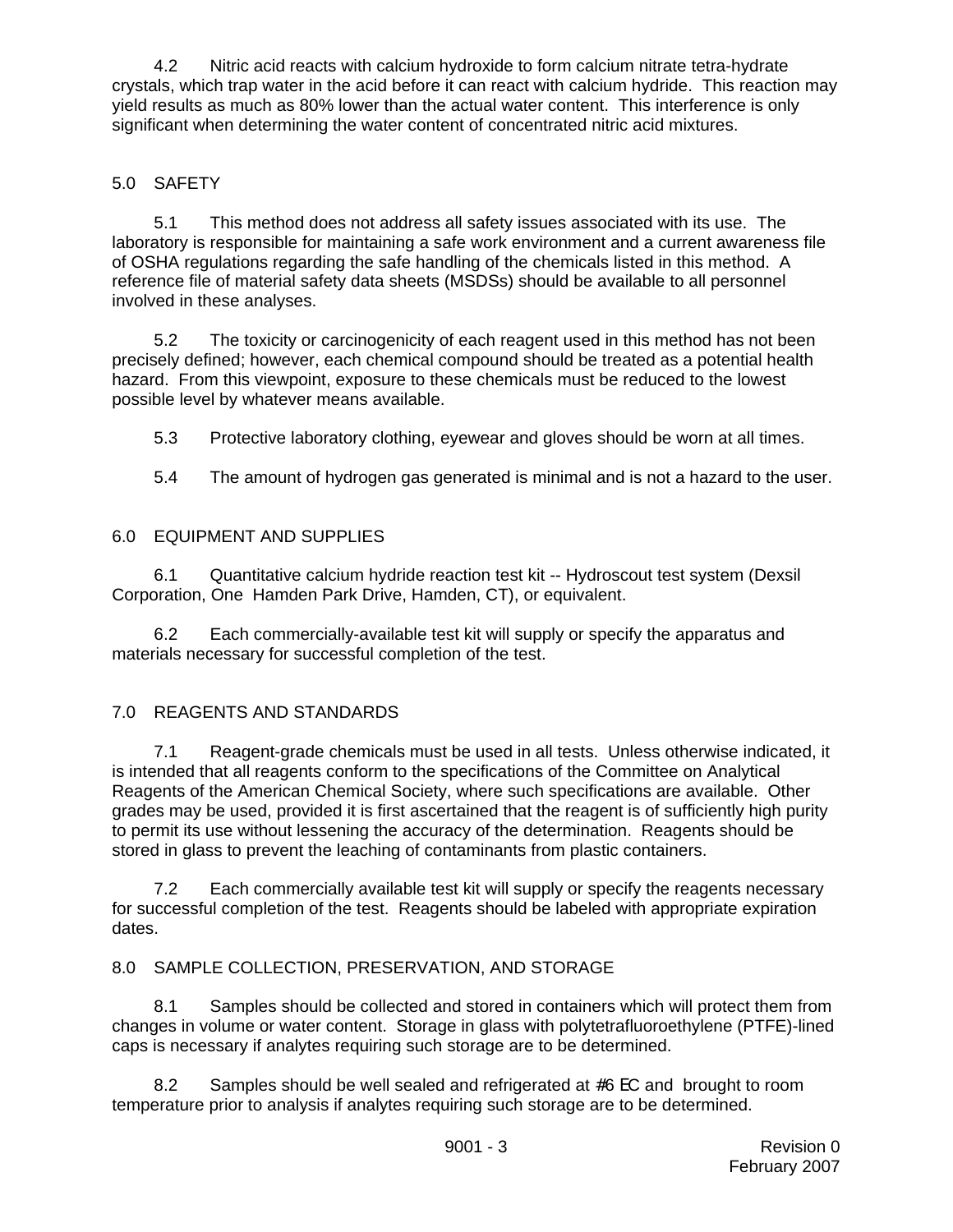### 9.0 QUALITY CONTROL

9.1 Refer to Chapter One for guidance on quality assurance (QA) and quality control (QC) protocols. When inconsistencies exist between QC guidelines, method-specific QC criteria take precedence over both technique-specific criteria and those criteria given in Chapter One, and technique-specific QC criteria take precedence over the criteria in Chapter One. Any effort involving the collection of analytical data should include development of a structured and systematic planning document, such as a Quality Assurance Project Plan (QAPP) or a Sampling and Analysis Plan (SAP), which translates project objectives and specifications into directions for those that will implement the project and assess the results. Each laboratory should maintain a formal quality assurance program. The laboratory should also maintain records to document the quality of the data generated. All data sheets and quality control data should be maintained for reference or inspection.

9.2 Follow the test kit manufacturer's instructions for additional quality control procedures.

9.3 For each batch of twenty samples processed, at least one duplicate sample must be carried throughout the entire sample preparation and analytical process. The relative standard deviation of the duplicate analyses should be set at a laboratory-derived limit developed through the use of historical analyses for the same matrix. In the absence of historical data, the relative standard deviation of the duplicate determinations should be <10%. After the determination of historical data,  $\pm$  10% should still be the limit of maximum deviation to express acceptability.

9.4 For each batch of twenty samples processed, at least one spiked sample must be carried throughout the entire sample preparation and analytical process. Acceptance criteria should be set at a laboratory-derived limit developed through the use of historical analyses for the same matrix. In the absence of historical data, the spike recovery should be 90 to 110%. A spike of 50% water is recommended. Spikes to some matrices (e.g., oils and paints) may not be meaningful due to their high water levels and problems with spiking emulsions. In these cases, a spike of their extract may be the best option.

9.5 A test sample provided with the kit should be analyzed to verify proper performance of the test and meter operation.

9.6 A method blank correction for water content is unnecessary. Reagents are ampulized instead of bulk packaged and thus are less likely to absorb water from the air.

9.7 Certified reference materials should be analyzed where available.

# 10.0 CALIBRATION AND STANDARDIZATION

The meter provided with the kit is factory calibrated to read directly in percent water. Every time the meter is turned on, a new zero calibration point is determined.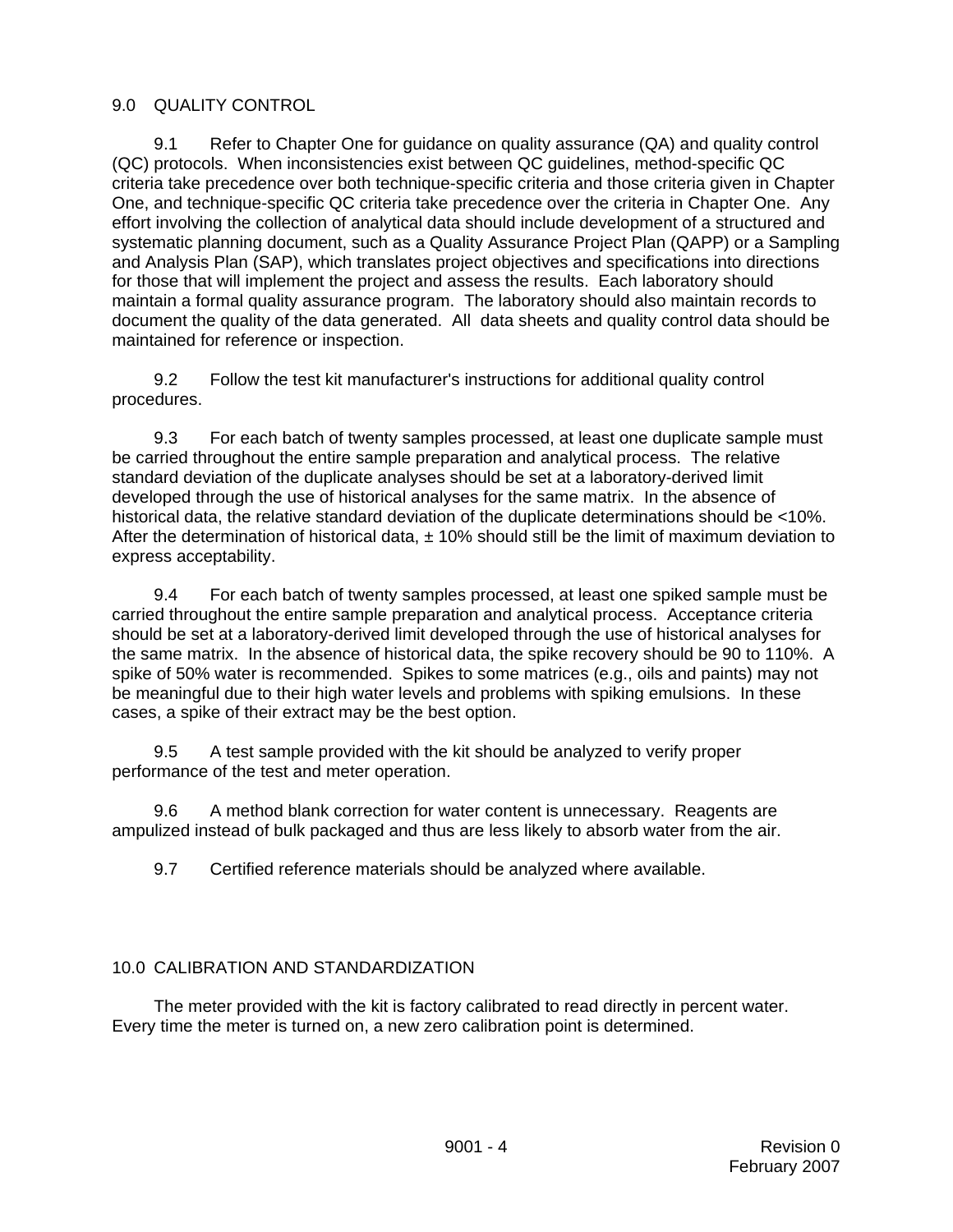#### 11.0 PROCEDURE

11.1 Follow the directions provided by your kit manufacturer.

11.2 Oil samples are analyzed by directly reacting a measured 0.4- to 0.8-mL (for  $v/v$ measurements) or 1-g (for w/w measurements) sample with the calcium hydride reagent. Samples up to 5 mL can be used to determine water in the 0.1 to 1.0% range. The resulting pressure due to hydrogen gas is converted by the meter to percent water. The meter has separate programs for reporting results in  $v/v$  or w/w percent water.

11.3 Paint and soil samples are analyzed after extracting 1-g samples with a dilution solvent. A 0.8-mL aliquot of the extract is reacted with the calcium hydride reagent. The meter results are reported in w/w percent water.

### 12.0 DATA ANALYSIS AND CALCULATIONS

12.1 The meter provided with the kit is factory calibrated and the equations converting pressure to percent water are stored in designated programs. The matrix and sample size determine the appropriate program to use.

12.2 Data analysis worksheets should be prepared for all samples analyzed. Include information to be regarding the sample identification, sample weight or volume, water content (as read from the instrument readout), water content in the original sample (accounting for any dilutions or extractions) and results of quality control tests.

12.3 Results must be reported in units commensurate with their intended use and all dilutions need to be taken into account when computing final results.

### 13.0 METHOD PERFORMANCE

13.1 Performance data and related information are provided in SW-846 methods only as examples and guidance. The data do not represent required performance goals for users of the methods. Instead, performance goals should be developed on a project-specific basis, and the laboratory should establish in-house QC performance criteria for the application of this method. These performance data are not intended to be and must not be used as absolute QC acceptance criteria for purposes of laboratory accreditation.

13.2 Used oil analysis -- A series of used oil standards were prepared by spiking dried used oil with water over the range of 0 to 20%. Additional standards were made by spiking a hydrocarbon based cutting fluid at 25% and 50%. The results in w/w percent using this method are shown in Table 1. Over the range of 1 to 50% water, a linear regression of the results by this method vs. the spiked water content followed the following relationship:  $y = 1.007x +$ 0.1024 with  $R^2$  = 0.9993. These data are provided for guidance purposes only.

Certified reference materials covering the range of 2 to 90% water were analyzed using this method and Method 9000. The results are shown in Table 2. The relative standard deviations ranged from 1 to 10% for 6 to 10 determinations and the results using this method agreed with the certified value and those determined by Method 9000. These data are provided for guidance purposes only.

13.3 Paint analysis -- A certified reference material, ERM-19, "Water and Volatiles in Latex Paint," was analyzed 10 times using this method. The results in w/w% were 44.91  $\pm$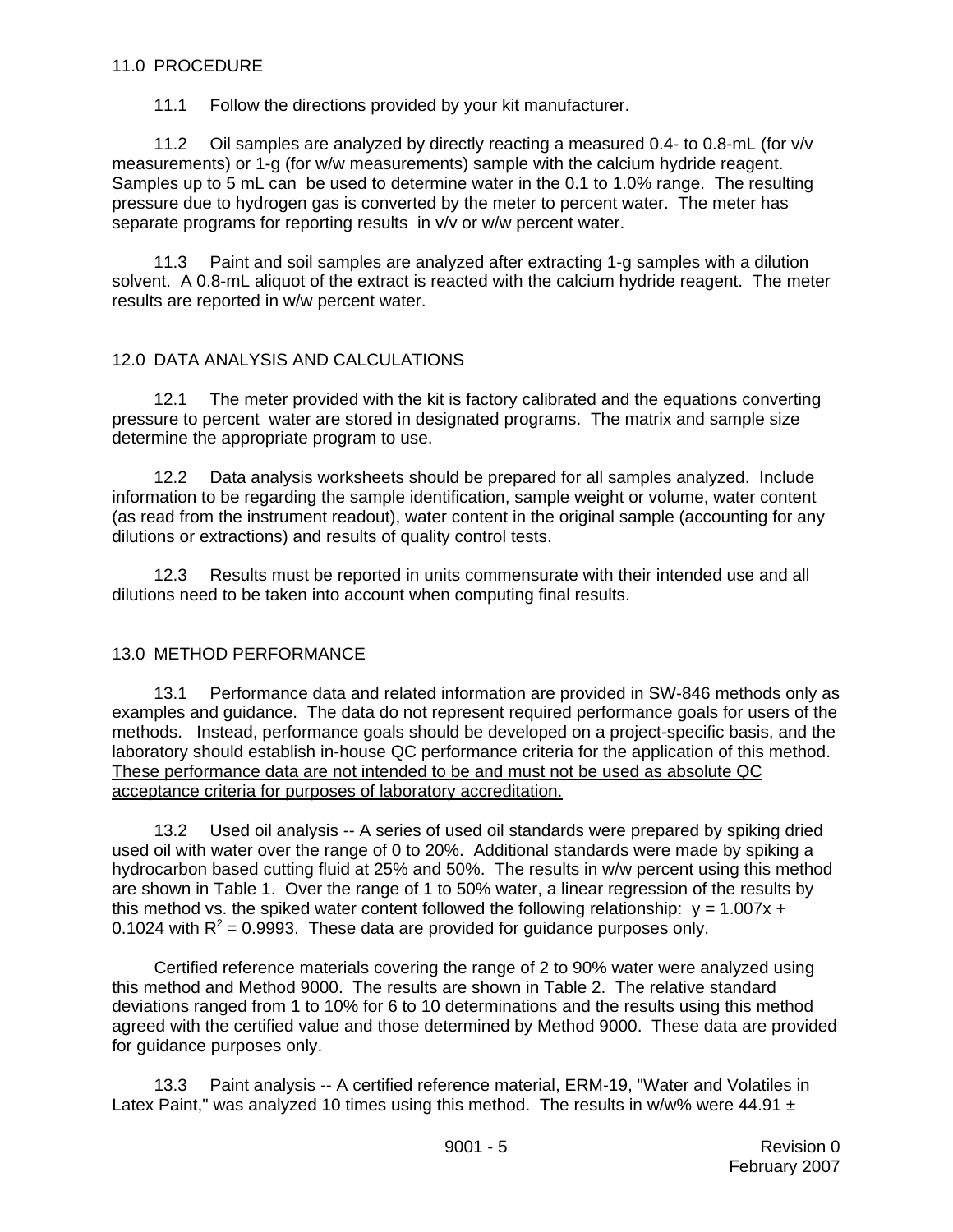0.31%. The RSD of the measurements was 0.7%. The results from using this method agreed with those obtained using Method 9000. These data are provided for guidance purposes only.

13.4 Soil analysis -- A marine sediment was dried and spiked with water over the range of 0 to 40% (w/w). The results using this method are shown in Table 3 and followed the following relationship:  $y = 0.9311x + 0.8149$  with  $R^2 = 0.9994$ . These data are provided for guidance purposes only.

13.5 Alcohol analysis -- Mixtures of ethanol and water covering the range of 0 to 100% water and three distilled spirits were analyzed by this method and Method 9000. The results are given in Table 4. These data are provided for guidance purposes only. Because total dissolved solids like sugars and other carbohydrates often present in beers, wines and distilled spirits will be counted as "alcohol" when water content is used to estimate alcohol content, their contribution must be considered and if necessary, determined and subtracted from the nonwater content to determine the alcohol content.

13.6 Other wastes -- Concentrated sulfuric and nitric acids and 10 N sodium hydroxide were analyzed using this method. The following results were obtained: the water content of the sulfuric acid was determined to be 4.33% vs. the bottle assay value of 4.2%; while the water content of 10 N NaOH was found to be greater than 20%, the upper limit of the method for undiluted samples. This is expected for 10 N NaOH, which has a nominal water content in excess of 50%. The example water content of concentrated nitric acid was determined to be around 6% vs. the assay value of 30%. These data are provided for guidance purposes only.

### 14.0 POLLUTION PREVENTION

14.1 Pollution prevention encompasses any technique that reduces or eliminates the quantity and/or toxicity of waste at the point of generation. Numerous opportunities for pollution prevention exist in laboratory operations. The EPA has established a preferred hierarchy of environmental management techniques that places pollution prevention as the management option of first choice. Whenever feasible, laboratory personnel should use pollution prevention techniques to address their waste generation. When waste cannot be feasibly reduced at the source, the Agency recommends recycling as the next best option.

14.2 For information about pollution prevention that may be applicable to laboratories and research institutions, consult *Less is Better: Laboratory Chemical Management for Waste Reduction*, available from the American Chemical Society's Department of Government Relations and Science Policy, 1155 16th St., N.W. Washington, D.C., 20036, (202) 872-4477, http://www.acs.org.

### 15.0 WASTE MANAGEMENT

15.1 On completion of a test, the reaction tube will contain water, the original sample matrix and a solution of calcium hydroxide. Samples requiring dilution with an organic solvent will also require disposal of the solvent. Reacted samples and spent solvents should be stored and disposed appropriately.

15.2 The Environmental Protection Agency requires that laboratory waste management practices be conducted consistent with all applicable rules and regulations. The Agency urges laboratories to protect the air, water and land by minimizing and controlling all releases from hoods and bench operations, complying with the letter and spirit of any sewer discharge permits and regulations, and by complying with all solid and hazardous waste regulations, particularly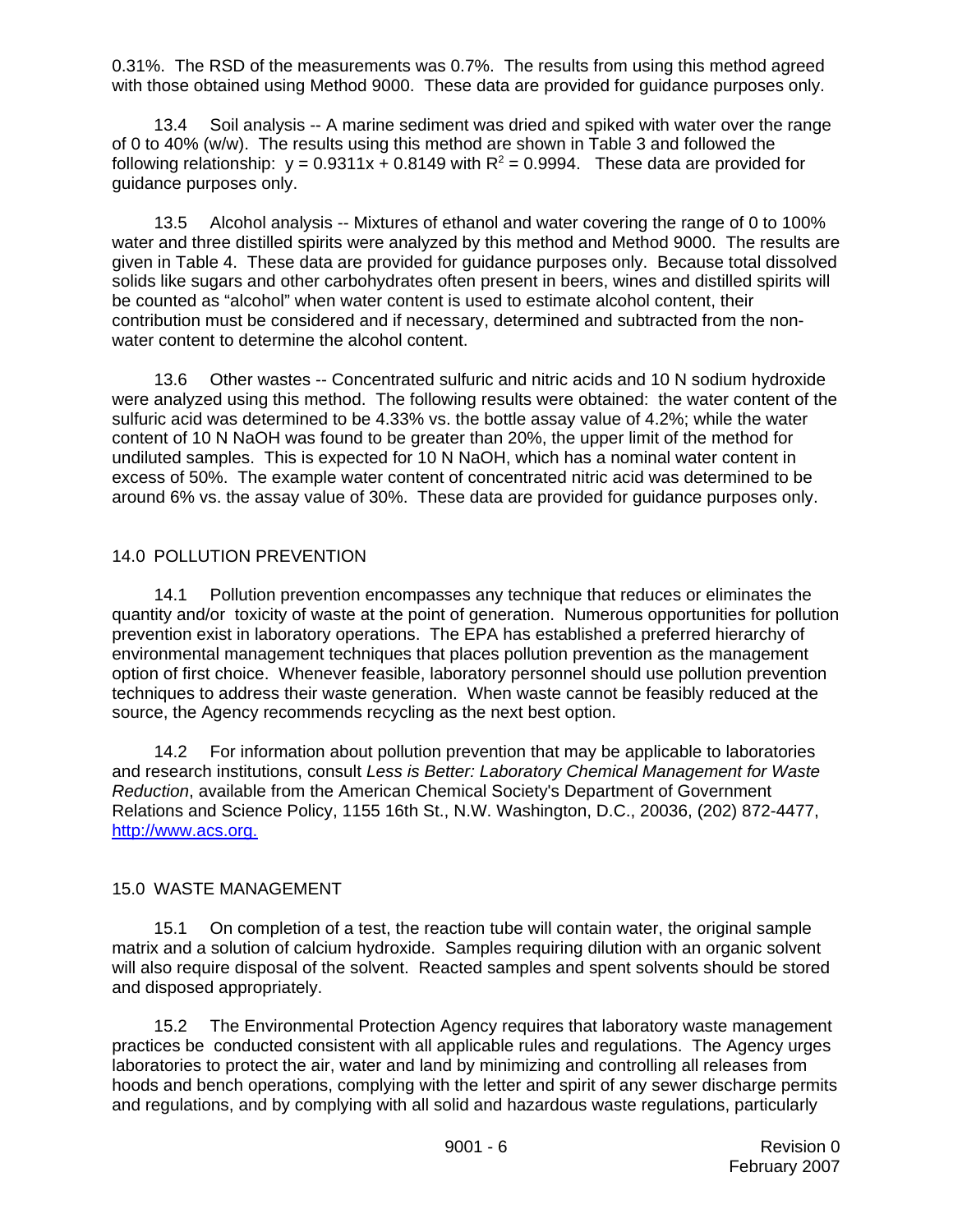with hazardous waste identification rules and land disposal restrictions. For further information on waste management, consult the *Management Manual for Laboratory Personnel*, available from the American Chemical Society at the address listed in Sec. 14.2.

### 16.0 REFERENCES

- 1. Operating Manual, Hydroscout System, Dexsil Corporation.
- 2. Theodore B. Lynn, "Validation Data for Draft Methods 9000 and 9001 for the Determination of Water Content in Liquid and Solid Matrices," Dexsil Corp., Hamden, CT (not dated).

### 17.0 TABLES, DIAGRAMS, FLOW CHARTS AND VALIDATION DATA

The following pages contain the tables referenced by this method. The tables are followed by a flow diagram of the method procedure.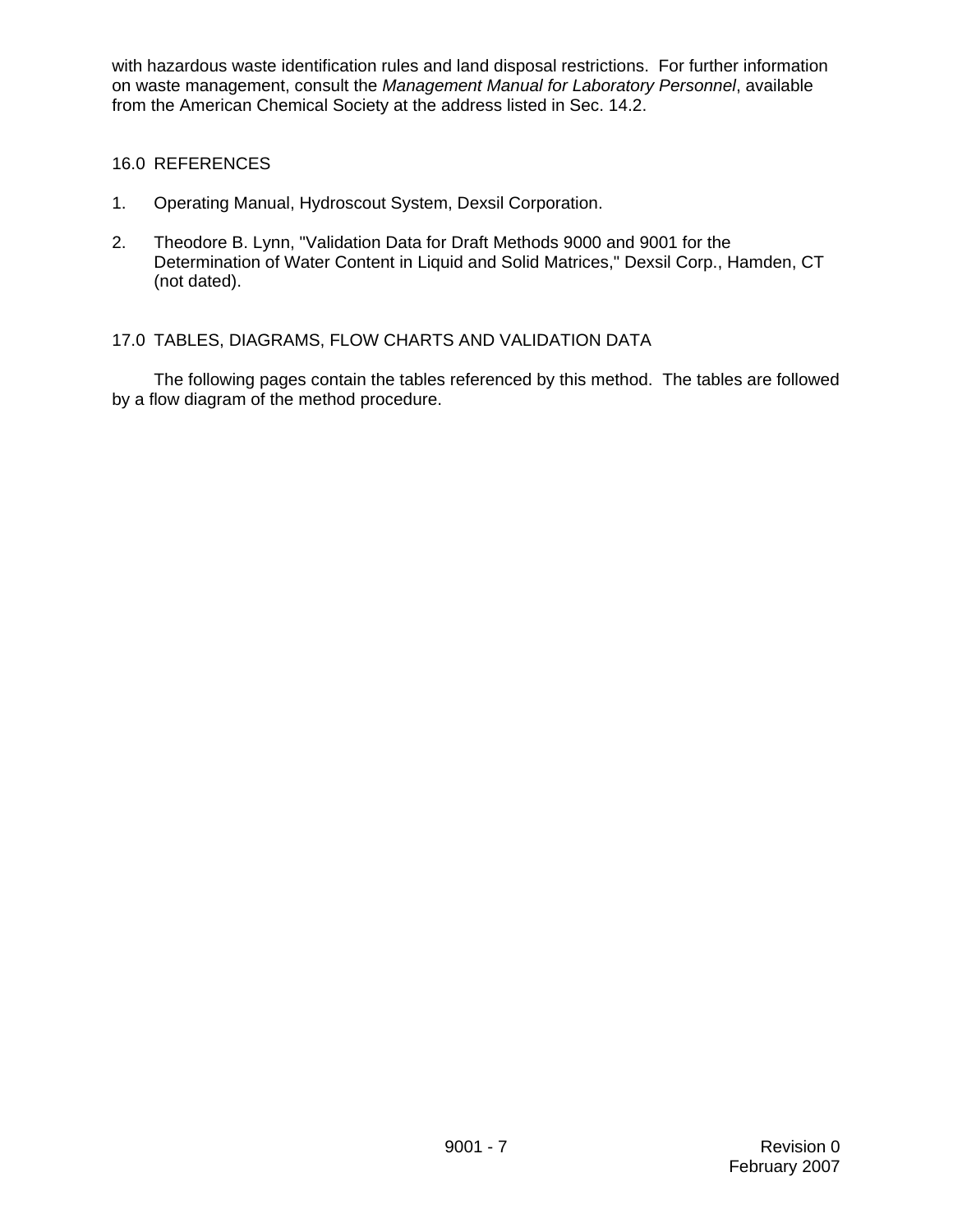#### TABLE 1

#### EXAMPLE DETERMINATION OF WATER IN USED OIL (w/w %)

| Expected    | Method 9001 | Method 9000 |
|-------------|-------------|-------------|
| $\mathbf 0$ | 0.161       | 0.061       |
| 0.1         | 0.149       | 0.145       |
| 0.2         | 0.226       | 0.255       |
| 0.5         | 0.459       | 0.561       |
| 1.0         | 0.948       | 1.07        |
| 2.0         | 2.36        | 2.46        |
| 5.0         | 5.03        | 5.05        |
| 10.0        | 9.82        | 9.97        |
| 20.0        | 20.2        | 20.0        |
| 25.0        | 26.37       | 26.05       |
| 50.0        | 50.05       | 50.60       |

Data taken from Reference 2.

# TABLE 2

### EXAMPLE ANALYSIS OF USED OIL CERTIFIED REFERENCE MATERIALS<sup>a</sup>

| <b>CRM</b>    | Certified Value, wt % | Method 9001, wt % | Method 9000, wt % |
|---------------|-----------------------|-------------------|-------------------|
| ERM-34        | 1.95                  | $1.92 \pm 0.02$   | $1.86 \pm 0.09$   |
| <b>ERM-35</b> | 5.86                  | $5.91 \pm 0.61$   | $6.13 \pm 0.55$   |
| ERM-36        | 10.3                  | $10.30+0.85$      | $10.3 + 0.81$     |
| ERM-41        | 87.4                  | $88.4 \pm 6.7$    | $86.4 \pm 6.6$    |

<sup>a</sup>ERM-34 to 41 Water Content in Used Oil Mixtures from Environmental Reference Materials, Inc.

Source: Reference 2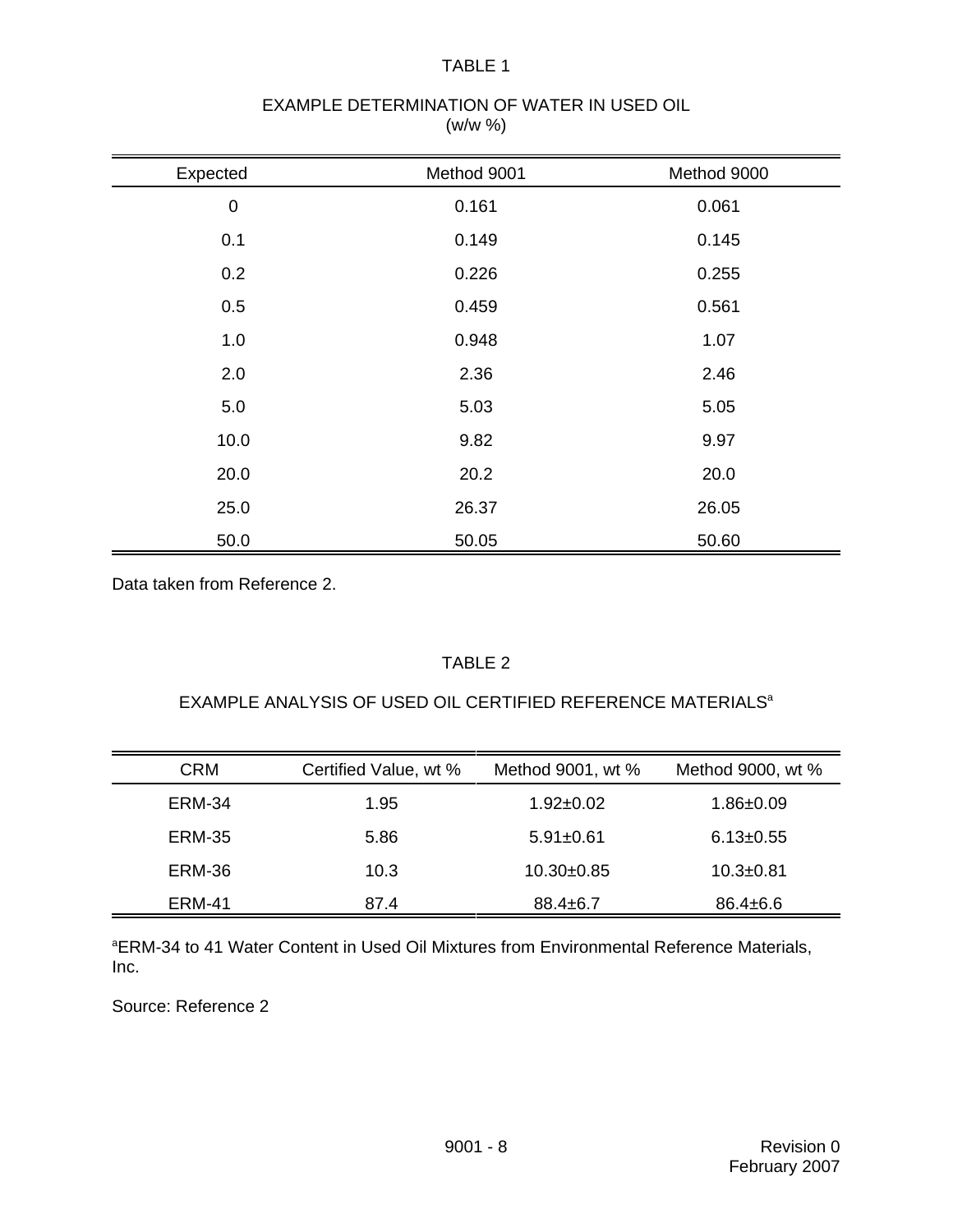#### TABLE 3

### EXAMPLE DETERMINATION OF WATER IN MARINE SEDIMENT (w/w %)

| Expected | Method 9001 | Method 9000 |
|----------|-------------|-------------|
| 0        | 1.14        | 0.579       |
| 10       | 10.06       | 9.74        |
| 20       | 18.99       | 19.67       |
| 30       | 28.52       | 29.95       |
| 40       | 38.47       | 40.34       |

Data taken from Reference 2.

### TABLE 4

# EXAMPLE DETERMINATION OF ALCOHOL IN WATER/ALCOHOL MIXTURES

| Expected % Alcohol, v/v | Method 9001 (% v/v) | Method 9000 (% v/v) |
|-------------------------|---------------------|---------------------|
| $\mathbf 0$             | $\mathbf 0$         | $\mathbf 0$         |
| 10                      | 10.0                | 10.3                |
| 25                      | 25.6                | 25.0                |
| 40                      | 40.9                | 38.7                |
| 50                      | 48.5                | 49.1                |
| 80                      | 80.6                | 79.8                |
| 100                     | 99.9                | 100.0               |
| Vodka, 40               | 41.9                | 42.0                |
| Whiskey, 40             | 40.0                | 41.9                |
| Gin, 47                 | 47.2                | 48.7                |

Data taken from Reference 2